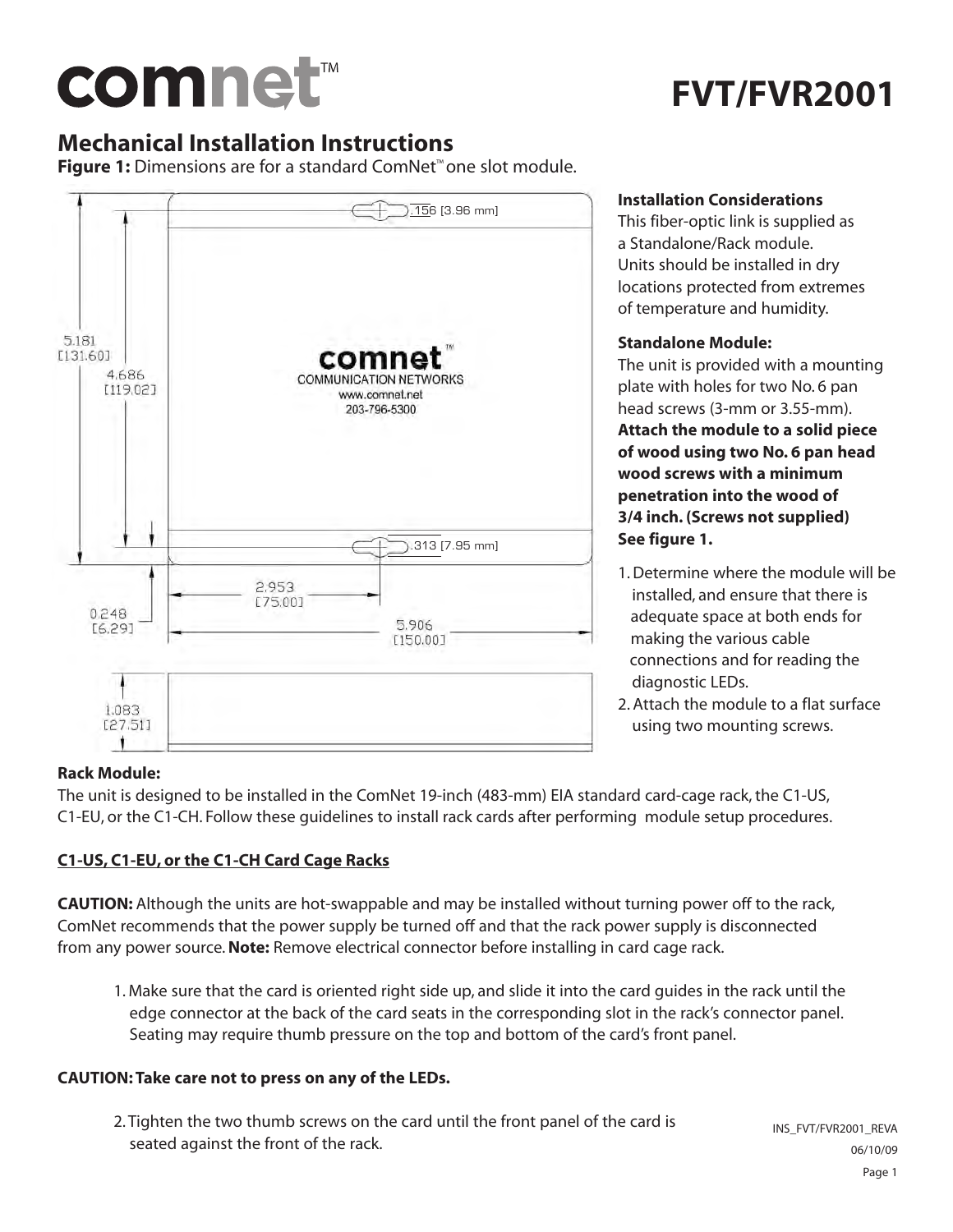# comnet<sup>™</sup>

**FVT2001**



**NOTE:** Remove Electrical Connector for Rack Mount Units

**WARNING:** Unit is to be used with a Listed Class 2 or LPS power supply rated 9-12 VDC @ 1A. **WARNING:** This unit should be installed in a restricted access location; available through the use of a lock and key or other means of security. Access should be limited to service personnel who have been instructed about the reasons for the restrictions to the location. Any and all precautions should be taken and controlled by the authority responsible for the location.

#### **IMPORTANT SAFEGUARDS:**

**A) Elevated Operating Ambient** - If installed in a closed or multi-unit rack assembly,

the operating ambient temperature of the rack environment may be greater than room ambient.

Therefore, consideration should be given to installing the equipment in an environment compatible with the maximum ambient temperature (Tma) specified by the manufacturer. **B) Reduced Air Flow** - Installation of the equipment in a rack should be such that the amount of air flow required for safe operation of the equipment is not compromised.

INS\_FVT/FVR2001\_REVA 06/10/09 Page 2